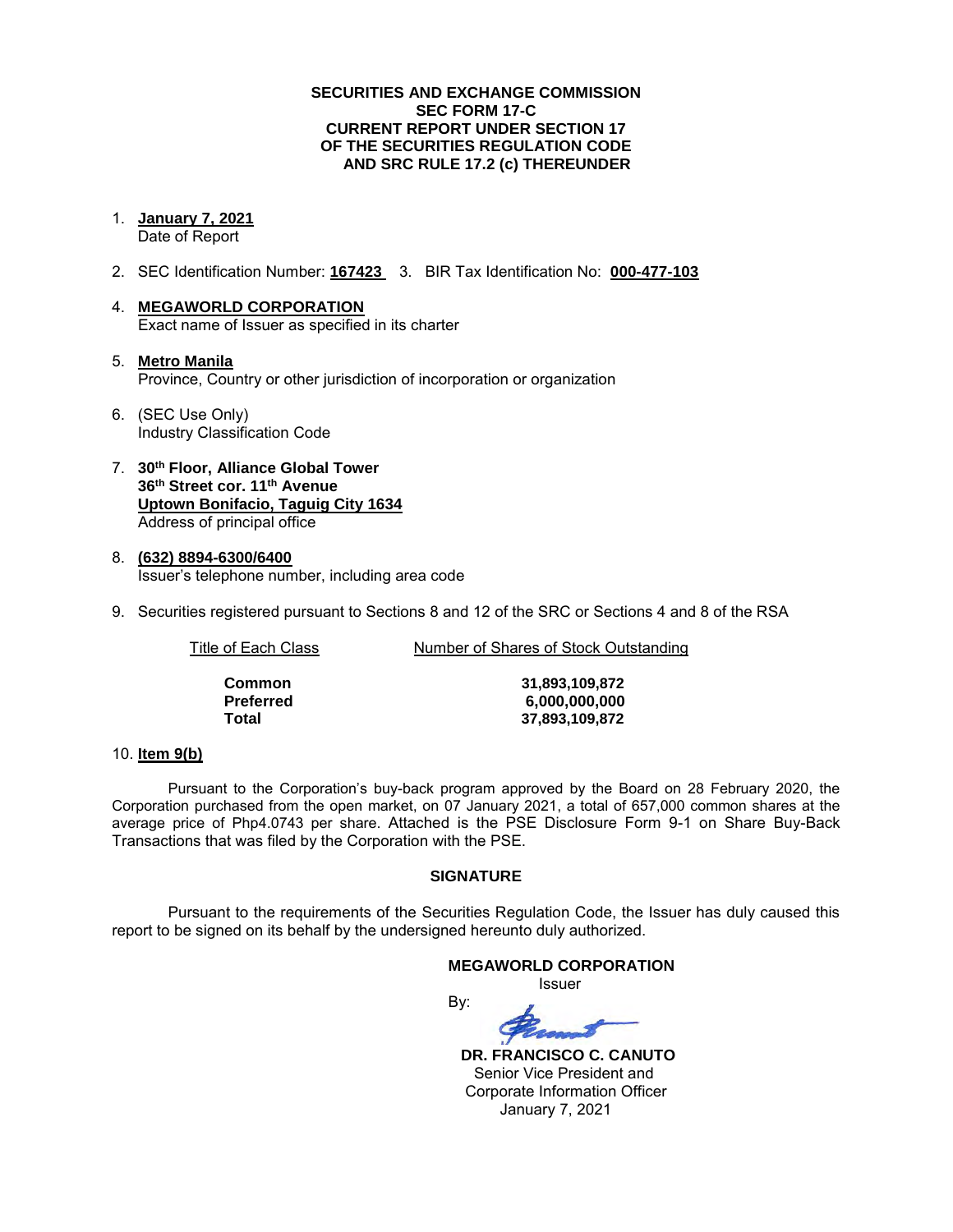# **SECURITIES AND EXCHANGE COMMISSION SEC FORM 17-C**

# **CURRENT REPORT UNDER SECTION 17 OF THE SECURITIES REGULATION CODE AND SRC RULE 17.2(c) THEREUNDER**

| Jan 7, 2021                                      | 1. Date of Report (Date of earliest event reported)                                               |
|--------------------------------------------------|---------------------------------------------------------------------------------------------------|
| 2. SEC Identification Number                     |                                                                                                   |
| 167423                                           |                                                                                                   |
| 3. BIR Tax Identification No.                    |                                                                                                   |
| 000-477-103                                      |                                                                                                   |
|                                                  | 4. Exact name of issuer as specified in its charter                                               |
|                                                  | <b>MEGAWORLD CORPORATION</b>                                                                      |
|                                                  | 5. Province, country or other jurisdiction of incorporation                                       |
| <b>Metro Manila</b>                              |                                                                                                   |
|                                                  | 6. Industry Classification Code(SEC Use Only)                                                     |
|                                                  |                                                                                                   |
| 7. Address of principal office                   |                                                                                                   |
| <b>Taguig City</b><br><b>Postal Code</b><br>1634 | 30th Floor, Alliance Global Tower 36th Street cor. 11th Avenue Uptown Bonifacio,                  |
|                                                  | 8. Issuer's telephone number, including area code                                                 |
| (632) 8894-6300/6400                             |                                                                                                   |
|                                                  | 9. Former name or former address, if changed since last report                                    |
| N/A                                              |                                                                                                   |
|                                                  | 10. Securities registered pursuant to Sections 8 and 12 of the SRC or Sections 4 and 8 of the RSA |
| <b>Title of Each Class</b>                       | Number of Shares of Common Stock Outstanding and Amount of Debt Outstanding                       |
| Common                                           | 31,893,109,872                                                                                    |
| Preferred                                        | 6,000,000,000                                                                                     |
|                                                  | 11. Indicate the item numbers reported herein                                                     |
| Item $9(b)$                                      |                                                                                                   |

The Exchange does not warrant and holds no responsibility for the veracity of the facts and representations contained in all corporate disclosures, including financial reports. All data contained herein are prepared and submitted by the disclosing party to the Exchange, and are disseminated solely for purposes of information. Any questions on the data contained herein should be addressed directly to the Corporate Information Officer of the disclosing party.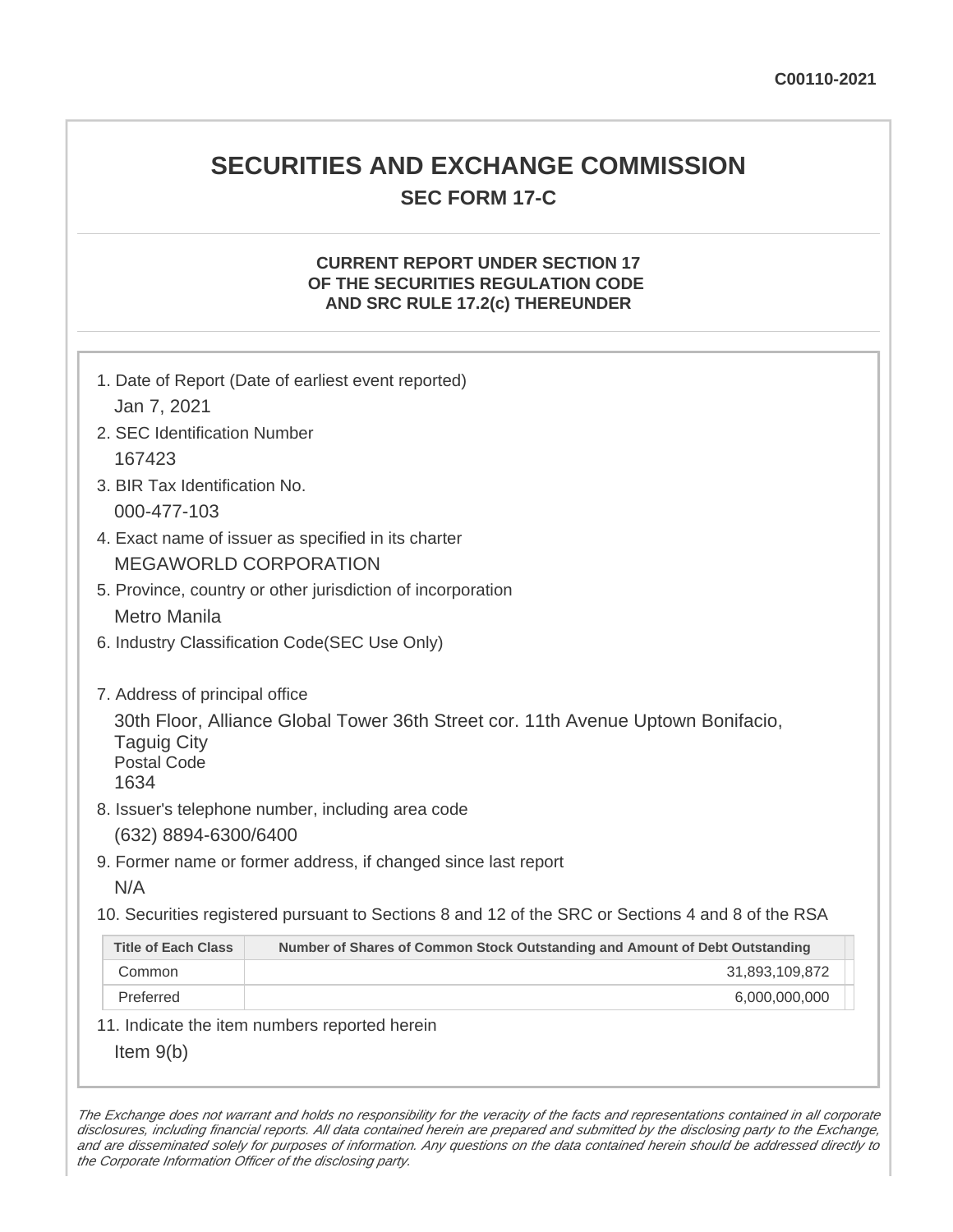

# **Megaworld Corporation MEG**

## **PSE Disclosure Form 9-1 - Share Buy-Back Transactions References: Section 9 of the Revised Disclosure Rules**

**Subject of the Disclosure**

Share Buy-Back Transactions

**Background/Description of the Disclosure**

Pursuant to the Corporation's buy-back program approved by the Board on 28 February 2020, the Corporation purchased from the open market, on 07 January 2021, a total of 657,000 common shares at the average price of Php4.0743 per share.

### **Type of Securities**

- **☑** Common
- □ Preferred N/A
- D Others N/A

### **Details of Share Buy-Back Transaction(s)**

| <b>Date of Transaction</b> | <b>Number of Shares Purchased</b> | <b>Price Per Share</b> |
|----------------------------|-----------------------------------|------------------------|
| Jan 7, 2021                | 5,000                             | 4.1400                 |
| Jan 7, 2021                | 103,000                           | 4.1300                 |
| Jan 7, 2021                | 79,000                            | 4.1200                 |
| Jan 7, 2021                | 3,000                             | 4.1100                 |
| Jan 7, 2021                | 65,000                            | 4.1000                 |
| Jan 7, 2021                | 8,000                             | 4.0900                 |
| Jan 7, 2021                | 11,000                            | 4.0600                 |
| Jan 7, 2021                | 301,000                           | 4.0500                 |
| Jan 7, 2021                | 52,000                            | 4.0400                 |
| Jan 7, 2021                | 3,000                             | 4.0300                 |
| Jan 7, 2021                | 4,000                             | 4.0200                 |
| Jan 7, 2021                | 6,000                             | 4.0000                 |
| Jan 7, 2021                | 7,000                             | 3.9900                 |